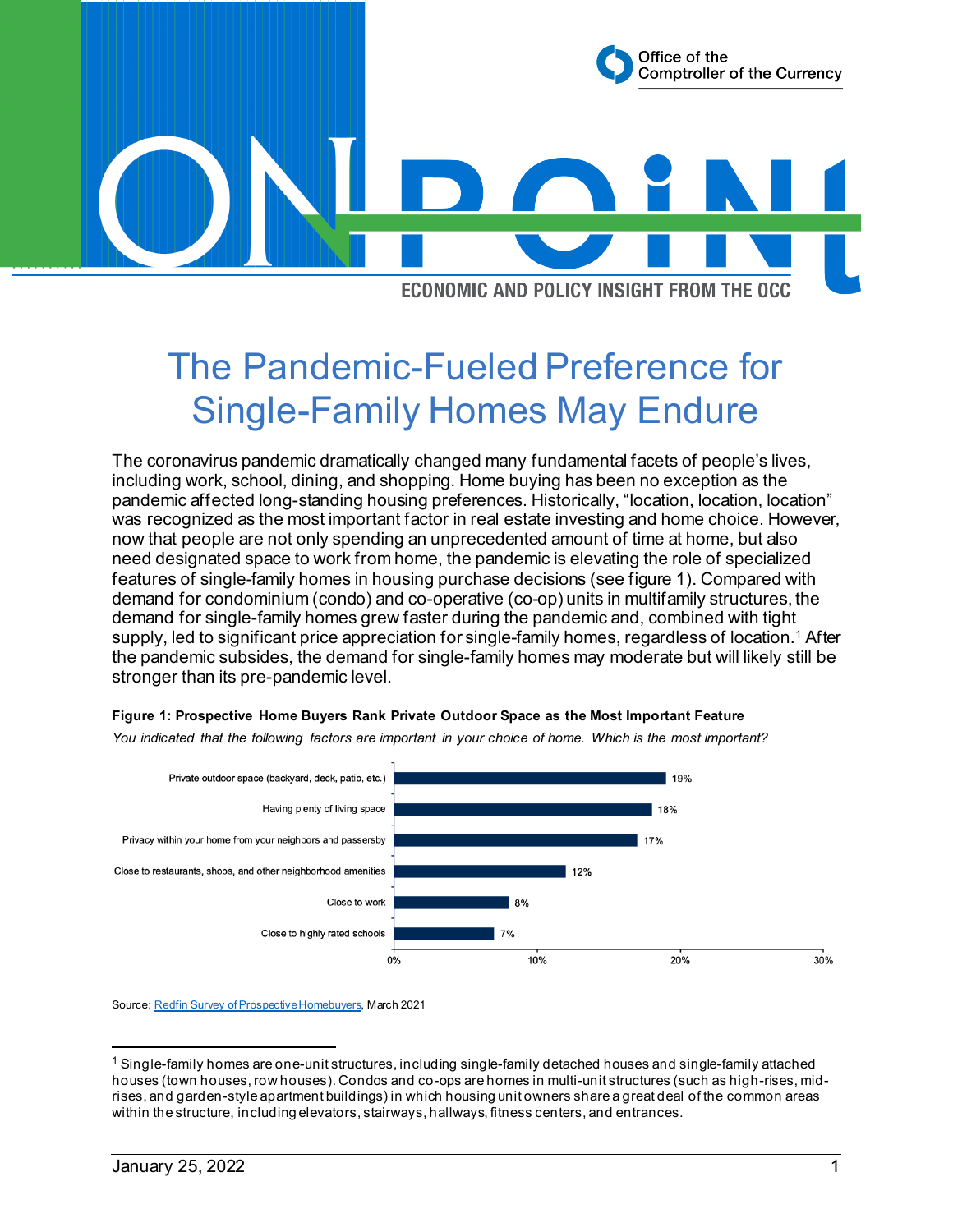### Stronger Single-Family Home Demand and Tighter Supply Present in Both Urban Cores and Suburbs During the Pandemic

 prices for single-family homes was quite similar to that for condos and co-ops before the suggests that the pandemic strengthened home buyers' demand for single-family homes, no The ratio of home sale price to listing price is often used as a measure of housing demand, as it reflects the extent to which the buyer's offer price exceeds the seller's asking price. The higher the ratio, the stronger the [demand. As](https://demand.As) shown in figure 2, the average ratio of sale to listing pandemic. After the pandemic started in March 2020, the ratio for single-family homes began to diverge from that for condos and co-ops in both urban core and suburban counties. This matter where they are located—urban core or suburban counties.



**Figure 2: Average Ratio of Sale to Listing Prices by Structure Type and Urbanization** 

Source: Author's calculations from U.S. Census, Redfin, and Multiple Listing Services (MLS) databases

 Note: Urban core counties are in metropolitan statistical areas (MSA) of 1 million or more in population that(1) contain the entire or (3) contain at least 250,000 inhabitants of any principal city of the MSA. Suburban counties are in MSAs of 1 million or more in population of the largest principal city of the MSA, (2) have their entire population contained in the largest principal city of the MSA, population that do not qualify as urban core counties.

 new listings of homes for sale, as shown in figure 3, are mainly indicative of trends in new If the demand for single-family homes was strong, as described above, what about the supply of these housing units during the pandemic? Figure 3 illustrates the flow of new units into the home sales market, as measured by year-over-year percent change. Housing supply mostly comes from two sources: existing homes listed for sale by homeowners and new homes constructed by builders. Given that it takes time to build new housing, the supply of new housing units responds to a spike in demand more slowly than the supply of existing homes. Therefore,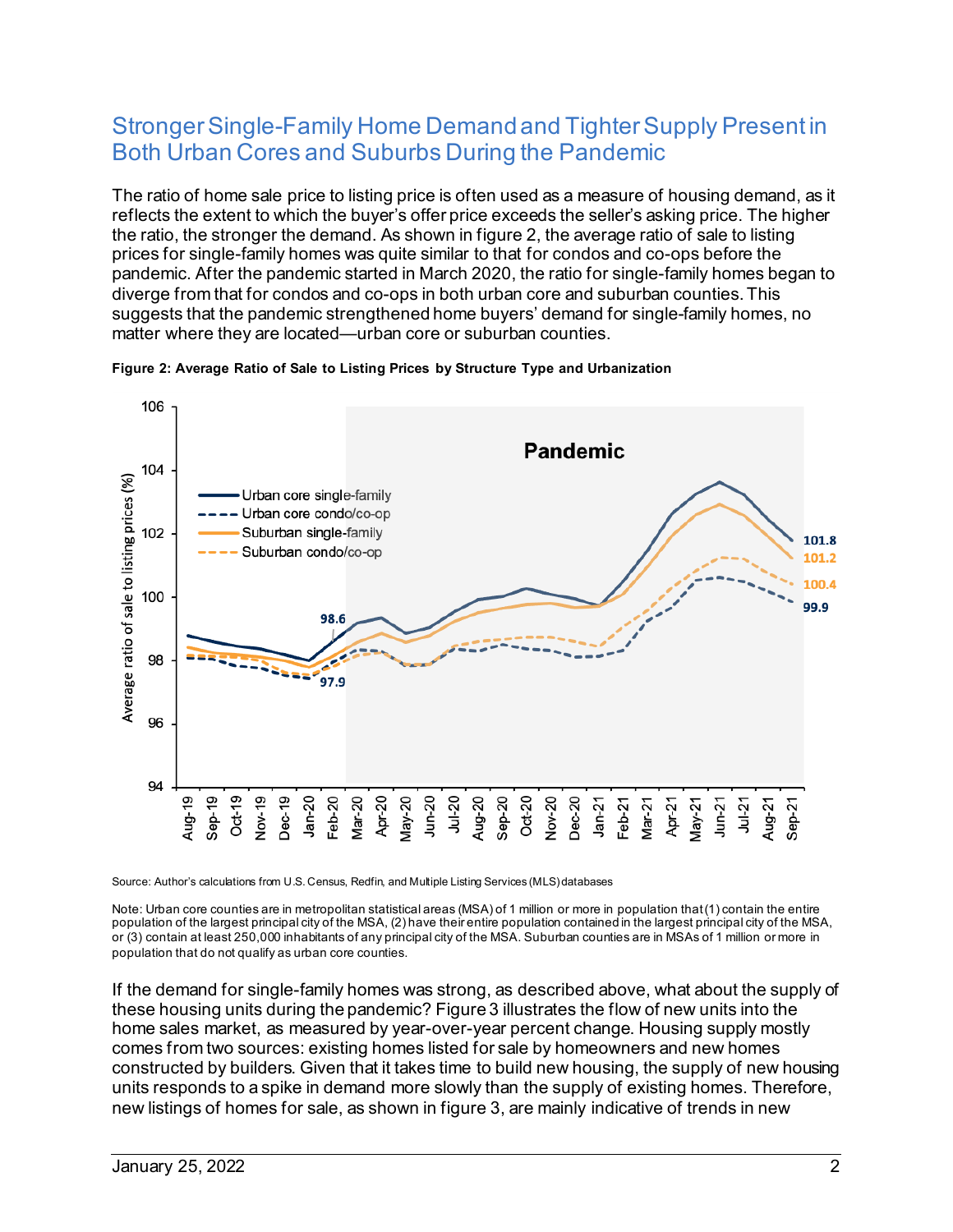new-listing growth rate for single-family homes put on the market was nearly indistinguishable condos and co-ops in both urban core and suburban counties most of the time since May 2020, when pandemic lockdowns began to be lifted in most parts of the country. This indicates that entries of existing homes into the sales market during the pandemic. Figure 3 shows that the from the rate for condos and co-ops during the initial two months of the pandemic or earlier. In contrast, the new-listing growth rates for single-family homes have been significantly lower than owners of existing single-family homes have been less willing to move and sell their homes than condo and co-op owners during the pandemic despite strong housing demand across the country, contributing to a tighter supply of single-family homes for sale on the market.



**Figure 3: New Listings of Homes for Sale** 

Source: Author's calculations from U.S. Census, Redfin and MLS databases

 Note: Urban core counties are in MSAs of 1 million or more in population that (1) contain the entire population of the largest principal city of the MSA, (2) have their entire population contained in the largest principal city of the MSA, or (3) contain at least 250,000 inhabitants of any principal city of the MSA. Suburban counties are in MSAs of 1 million or more in population that do not qualify as urban core counties.

### Single-Family Home Prices Appreciated More RapidlyDuring the Pandemic, Regardless of Location

 As a result of stronger demand and tighter supply for single-family homes, across the United also true for both urban core and suburban counties (figure 4). States the county-average price of single-family homes has consistently appreciated more rapidly than that for condos and co-ops in large MSAs since the onset of the pandemic; this is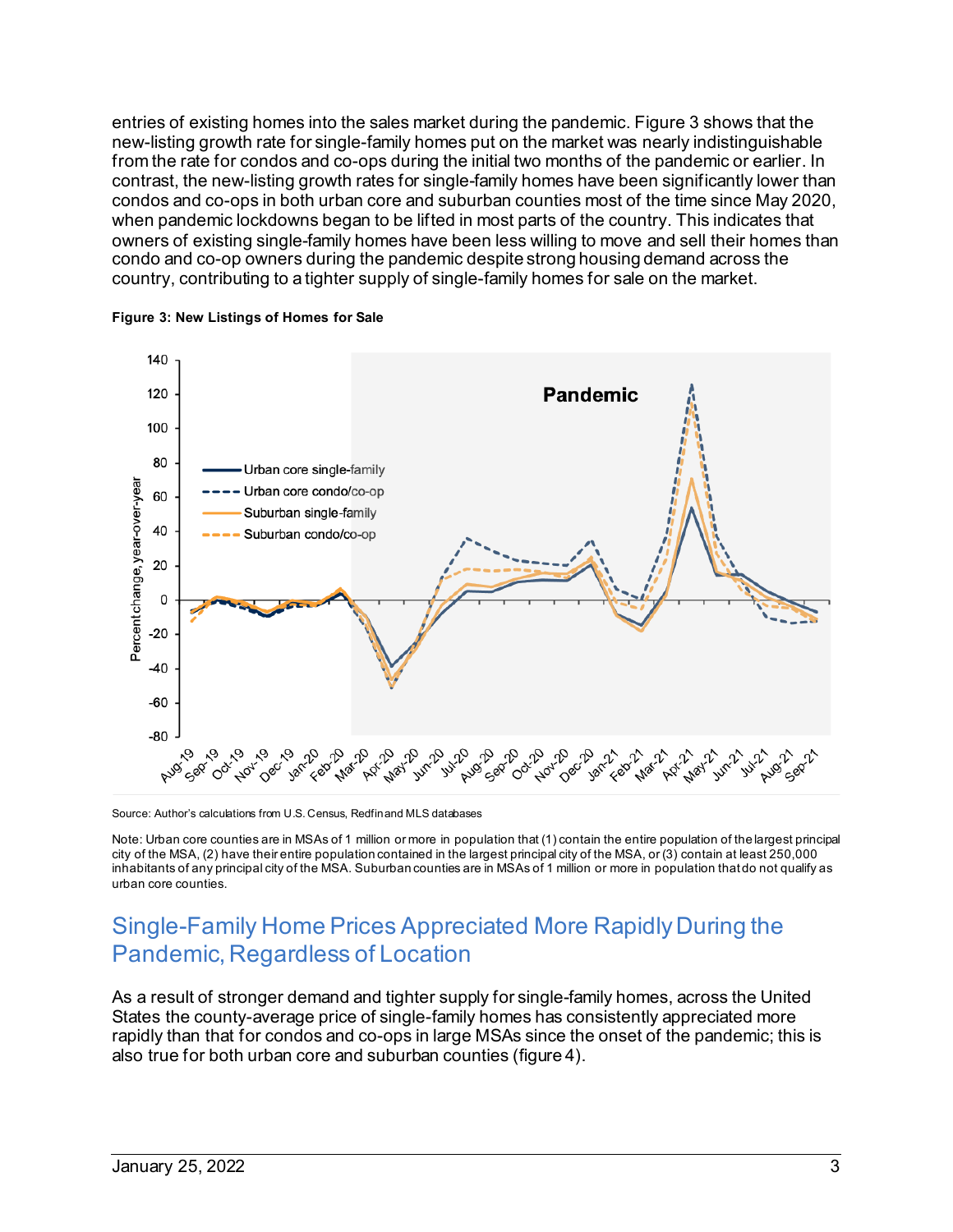**Figure 4: County-Average Home Price Growth Rate by Structure Type: Urban Core and Suburban Counties in Large MSAs** 



Source: Author's calculations from Black Knight Inc. Home Price Indices (HPI), U.S. Census, and National Center for Health Statistics databases

Note: Large MSA urban core counties are in MSAs of 1 million or more in population that(1) contain the entire population of the largest principal city of the MSA, (2) have their entire population contained in the largest principal city of the MSA, or (3) contain at least 250,000 inhabitants of any principal city of the MSA. Large MSA suburban counties are in MSAs of 1 million or more in population that do not qualify as urban core counties.

 condo and co-op units are also found in counties located in small and medium MSAs as well as Moreover, these new patterns of price growth differentials between single-family homes versus in non-MSAs, as illustrated in figure 5.

#### **Figure 5: County-Average Home Price Growth Rate by Structure Type: Small/Medium MSA and Non-MSA Counties**



Source: Author's calculations from Black Knight Inc. HPIs, U.S. Census, and National Center for Health Statistics databases.

Note: Small/medium MSA counties contain 50,000 to 999,999 in population. Non-MSA counties are in micropolitan statistical areas, which are centered on an urban cluster with a population of 10,000 to 50,000,and rural counties with less than 10,000 in population that are not part of an MSA or micropolitan area.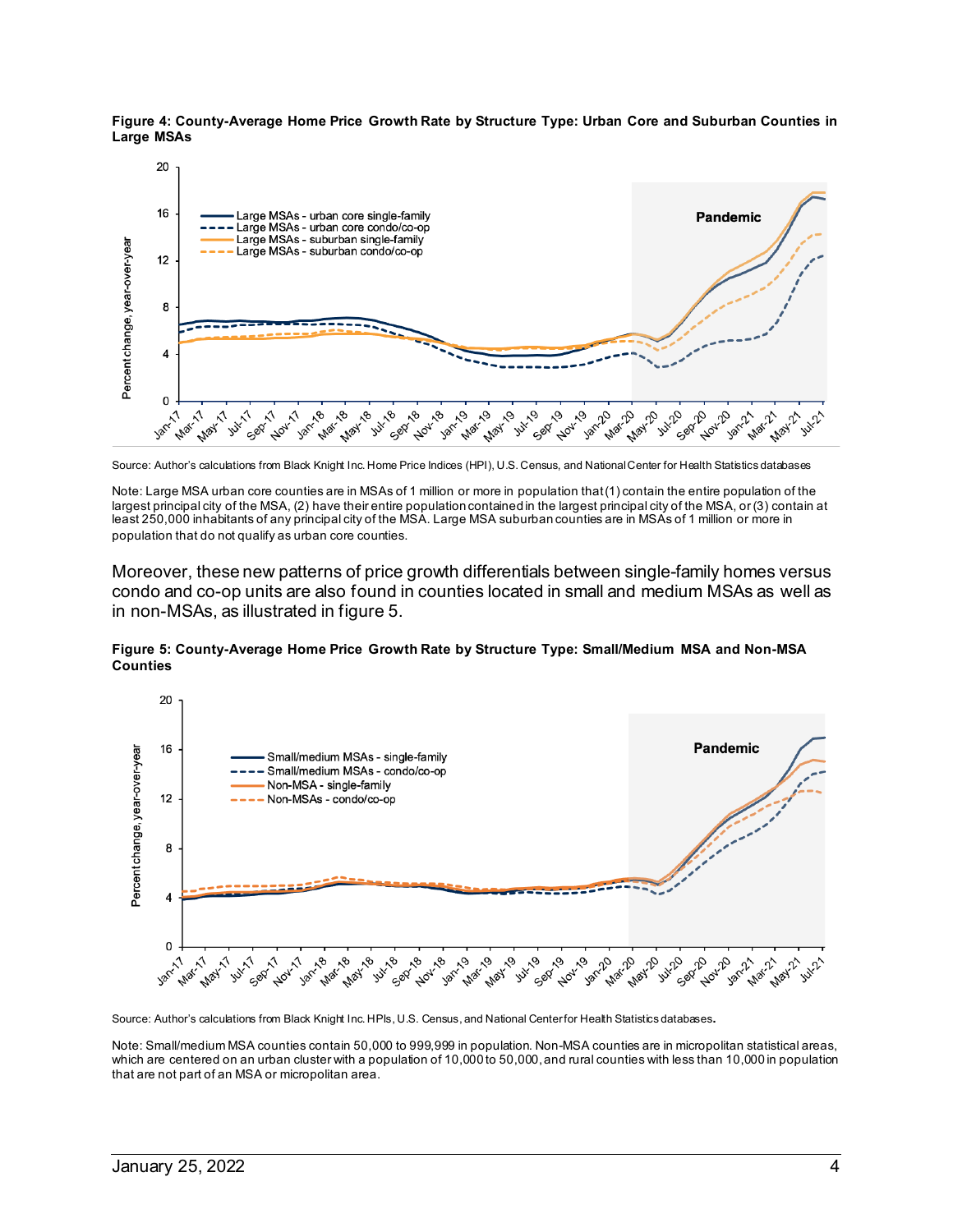Figures 4 and 5 also illustrate that single-family homes appreciated at similar rates across are located in urban core or suburban counties of large MSAs, small and medium MSAs, or in various geographic areas since the pandemic started in March 2020, no matter whether they non-MSAs.

### The Pandemic-Induced Preference forSingle-Family HomesMay Endure if Increased Prevalence of Remote Work Persists

 Although the future of single-family housing markets in the post-pandemic era is unclear at this homes on the market as of September 2021 were still about 30 percent below their pre- pandemic levels. The rate of decline in single-family home inventories for sale is slowing, however, after hitting troughs in February and March 2021. These developments suggest that, of home prices. On the other hand, single-family homes may still have stronger demand and tighter supply than their pre-pandemic levels in both urban core and suburban counties for some point due to many pandemic-related uncertainties, there are early signs that suggest possible trends for housing markets going [forward. As](https://forward.As) shown in figure 6, the inventories of single-family on one hand, the pandemic-fueled strong demand for single-family homes may be moderating along with subsiding pandemic concerns, reopening economies, and deteriorating affordability time to come.



#### **Figure 6: Inventory of Homes for Sale, Percent Change from Pre-Pandemic Level**

Source: Author's calculations from U.S. Census, Redfin, and MLS databases

Note: Urban core counties are in MSAs of 1 million or more in population that (1) contain the entire population of the largest principal city of the MSA, (2) have their entire population contained in the largest principal city of the MSA, or (3) contain at least 250,000 inhabitants of any principal city of the MSA. Suburban counties are in MSAs of 1 million or more in population that do not qualify as urban core counties.

 Indeed, a growing body of research and surveys consistently indicates that working from home, because remote work is a key pandemic-induced factor that shifted home buying preferences or remote work, although initially necessitated during the pandemic, has gained widespread acceptance among employees and employers alike, and thus could endure as a higher share of overall employment options even after the pandemic is over. This will have important implications and lasting impacts on housing market developments in the post-pandemic era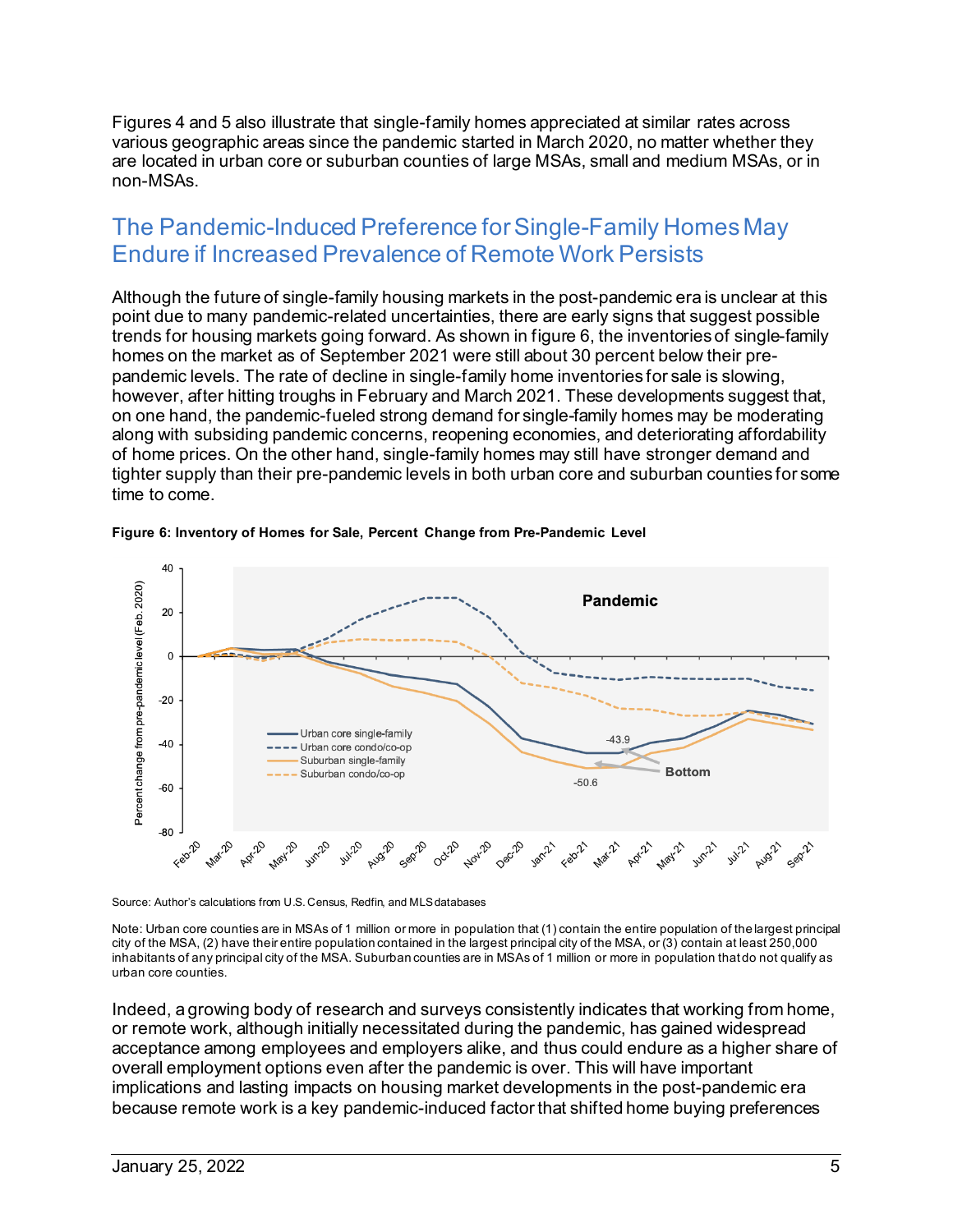toward certain features only available in single-family homes, $^{\rm 2}$  $^{\rm 2}$  $^{\rm 2}$  such as more square footage to allow designated space for working from home, plenty of separate living spaces or floors to facilitate multiple activities by various family members, private outdoor spaces, and larger yet human capital executives at large U.S. companies. As illustrated in figure 7, before the pandemic only 5 percent of the respondents indicated that their companies had more than 40 percent of full-time employees primarily working remotely at least three days per week. less expensive homes.<sup>3</sup> For example, the Conference Board conducted a survey on work-fromhome arrangements and future expectations in April 2021, collecting responses from 231 During the pandemic 72 percent of the companies reported over 40 percent remote workers, while 38 percent of the companies expect to still have over 40 percent remote workers once COVID-19 cases have subsided for one year.

 The survey results from the Conference Board and others imply that greater acceptance of pandemic era are likely to moderate when the pandemic subsides, tempering the demand for single-family homes. However, as remote work is expected to remain much more popular in the market dynamics by continuously fueling stronger demand for single-family homes compared working from home is perhaps the most important organizational legacy of the pandemic. Both remote work hours and the number of organizations that will still allow remote work in the postpost-pandemic world than in the pre-pandemic world, it may have a lasting impact on housing with the pre-pandemic level going forward.

 *What percent of your U.S. full-time employees are working primarily virtually/remotely (at least three days a week)?* 



**Figure 7: Surveyed U.S. Companies Expect More Remote Work Post-Pandemic Than Pre-Pandemic** 

Source: Copyright chart, <u>"The Reimagined Workplace a Year Later,</u>" June 2021, p. 5. Reprinted with permission from the Conference Board.

<span id="page-5-0"></span> $2$  According to [a survey c](https://www.redfin.com/news/coronavirus-pandemic-drives-homebuyers-to-move/)onducted by real estate broker Redfin in July 2020, prospective home buyers ranked "want designated space to work from home" as the preference most impacted by the pandemic.

<span id="page-5-1"></span> units were 1800, 1430, and 866, respectively, while their prices per square foot were \$155, \$166, and \$223,  $3$  Compared with condo and co-op units, single-family homes are much larger but significantly less expensive in terms of price per square foot. According to the *American Housing Survey* and Redfin database, in 2019 median square footages for single-family detached houses, attached houses (town houses), and condo/co-op and other multi-family respectively.